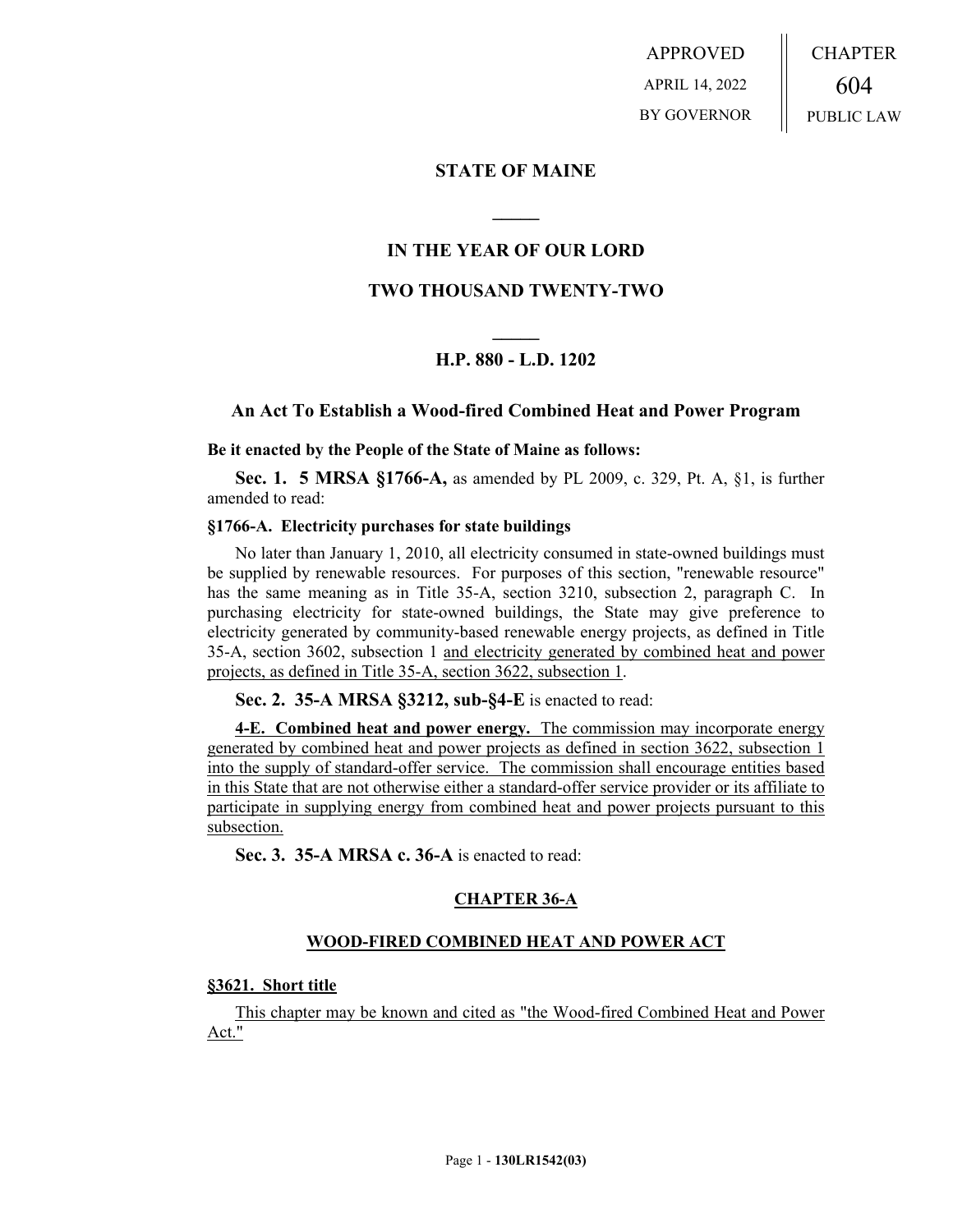## **§3622. Definitions**

As used in this chapter, unless the context otherwise indicates, the following terms have the following meanings.

**1. Combined heat and power project.** "Combined heat and power project" means a facility that uses wood fuel to generate electric heat and power that is used for industrial or space heating purposes.

**2. Net generating capacity.** "Net generating capacity" means the electric output of an electricity generating facility delivered to the transmission and distribution utility system. "Net generating capacity" does not include any energy consumed by the generator to operate the electricity generating facility or any energy consumed for facility lighting, power and auxiliary facilities.

**3. Program participant.** "Program participant" means a combined heat and power project that is participating in the combined heat and power program established in section 3623.

**4. Wood fuel.** "Wood fuel" means biomass derived from:

A. Forest products manufacturing residuals, including, but not limited to, mill chips, sawdust, bark, shavings and fines;

B. Harvest residues, including trees or portions of harvested trees that are too small or of too poor quality to be used for wood products; or

C. Downed trees from weather events and natural disasters, nonhazardous landscape or right-of-way trimmings and plant material removed for purposes of invasive species control.

## **§3623. Combined heat and power program**

**1. Program established.** The combined heat and power program, referred to in this chapter as "the program," is established to encourage the development in the State of combined heat and power projects that will promote the climate action plan developed in accordance with Title 38, section 577, subsection 1. The program is administered by the commission.

**2. Program scope; limits on net generating capacity.** The commission shall limit participation in the program in accordance with this subsection.

A. The net generating capacity of a program participant may not be less than 3 megawatts or more than 10 megawatts.

B. The total net generating capacity of all program participants combined may not exceed 20 megawatts.

The commission may modify the amount of total net generating capacity stipulated under this paragraph based on program experience.

**3. Program eligibility criteria.** To be eligible to participate in the program, a combined heat and power project must:

A. Be connected to the electric grid of this State;

B. Have an in-service date after November 1, 2022;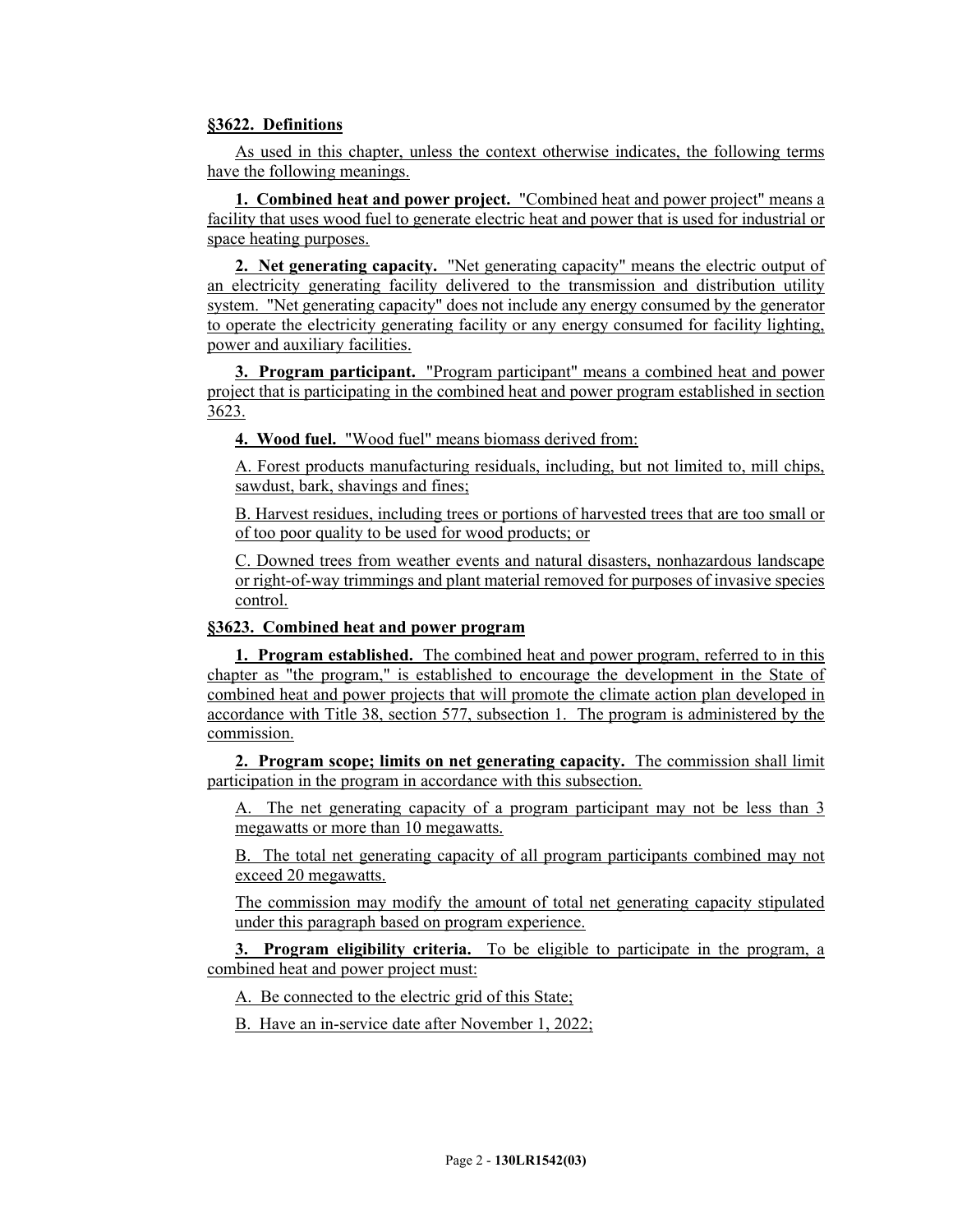C. Satisfy the limits on net generating capacity established in subsection 2, paragraph  $A$ :

D. Be highly efficient, as determined by the commission; and

E. Not be a participant in net energy billing under section 3209-A or 3209-B.

The commission shall prescribe an application form or procedure that must be used to apply to the program under this chapter, which must include any information that the commission determines necessary for the purpose of administering the program. The commission shall inform an applicant, within 30 days of receipt of an application, if the application is complete. The commission shall determine whether the combined heat and power project qualifies for participation in the program as soon as practicable and respond in writing.

## **§3624. Long-term contracts for combined heat and power**

**1. Investor-owned transmission and distribution utilities; required participation.** Notwithstanding section 3204, the commission may direct an investor-owned transmission and distribution utility to enter into long-term contracts with one or more program participants located within the service territory of the utility for energy, capacity resources or renewable energy credits. The commission may direct investor-owned transmission and distribution utilities to enter into contracts under this subsection only as agents for their customers and only in accordance with this section. An investor-owned transmission and distribution utility shall sell energy, capacity resources or renewable energy credits purchased pursuant to this subsection into the wholesale electricity market or take other action relative to such energy, capacity resources or renewable energy credits as directed by the commission.

**2. Consumer-owned transmission and distribution utilities; voluntary participation.** A consumer-owned transmission and distribution utility may, at the option of the utility, enter into long-term contracts with one or more program participants located within the service territory of the utility for energy, capacity resources or renewable energy credits. Consumer-owned transmission and distribution utilities may enter into contracts under this subsection only as agents for their customers and only in accordance with this section.

**3. Sale of energy; contract procedures.** Energy, capacity resources or renewable energy credits contracted through long-term contracts pursuant to this section may be sold into the wholesale electricity market separately or in conjunction with solicitations for standard-offer supply bids under section 3212 or solicitations for green power offer bids under section 3212-B. To the greatest extent possible, the commission shall develop procedures for long-term contracts for transmission and distribution utilities under this section having the same legal and financial effect as the procedures used for standard-offer service pursuant to section 3212 for transmission and distribution utilities.

**4. Contract term.** A contract entered into pursuant to this section may not be for more than 20 years.

**5. Contract pricing; cost containment.** The commission shall solicit contract bids under the program. In selecting contracts, the commission shall weigh the characteristics of a proposed combined heat and power project as follows:

A. A weight of 30% must be given to the combined efficiency of the electricity generation and heat utilization of the project;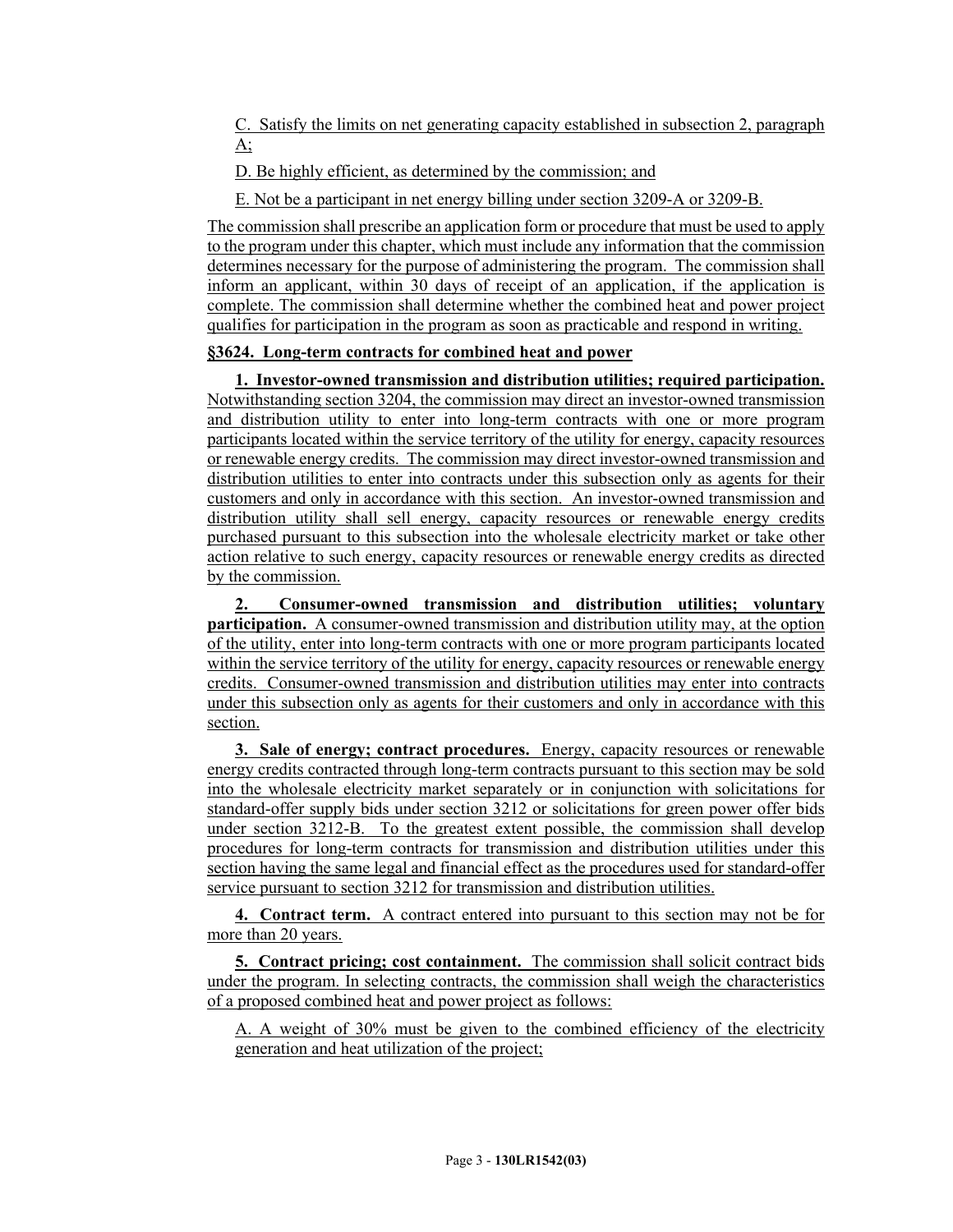B. A weight of 40% must be given to the total cost of the project; and

C. A weight of 30% must be given to the following factors:

(1) The design of the project to meet the State's waste reduction and diversion priorities established by Title 38, section 2101, including, but not limited to, the proximity of the project to wood fuel derived from forest products manufacturing residuals;

(2) The location of the project and whether electricity generated will meet a demand for electricity;

(3) The net greenhouse gas emissions from the project, as determined in consultation with the Department of Environmental Protection;

(4) The economic impact to the State from the project, including, but not limited to, jobs the project will create and maintain in wood fuel supply, at the electric generation plant and at the facility using the heat;

(5) Whether the generation of electricity most effectively accounts for the changing seasonal time of day and other electricity usage characteristics associated with beneficial electrification as defined in section 10102, subsection 3-A over the duration of the contract; and

(6) The effect on other Class I resources and Class IA resources, as defined in section 3210, subsection 2.

The commission may not direct an investor-owned transmission and distribution utility to enter into a long-term contract under this chapter in which the contract price for energy exceeds 10 cents per kilowatt-hour.

If at the close of the competitive bidding process under this subsection the commission determines that no proposal meets the requirements of the solicitation or that an approval is not in the public interest, the commission may reject all proposals and may open a new competitive bidding process.

**6. Cost and benefit allocation.** The commission shall ensure that all costs and benefits associated with contracts involving investor-owned transmission and distribution utilities entered into under this section are allocated to electricity consumers in accordance with section 3210-F.

**7. Contract payments.** Contracts for capacity and related energy entered into pursuant to this section must provide that payments will be made only after contracted amounts of energy have been provided.

**8. Ratepayer protection.** The commission shall ensure that mechanisms are established to provide protections for ratepayers over the term of contracts entered into pursuant to this section.

# **§3625. Rules**

The commission may adopt rules to implement this chapter. Rules adopted pursuant to this section are routine technical rules as defined in Title 5, chapter 375, subchapter 2-A.

## **§3626. Tracking; biennial report**